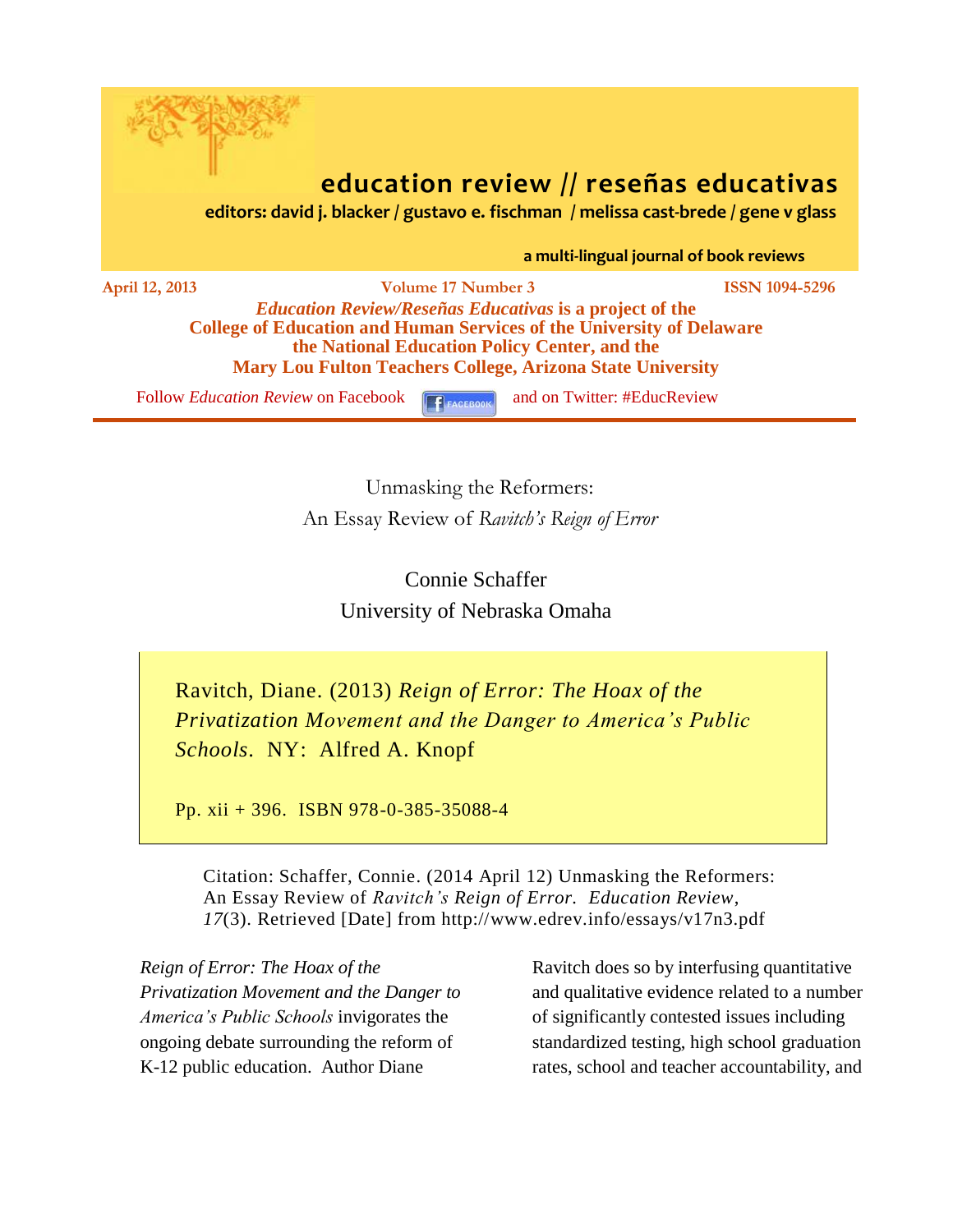the privatization of public schools. Those who criticize charter schools, vouchers systems, merit pay for teachers, and the increased testing of elementary and secondary school children will find their perspectives affirmed and validated throughout the book. In contrast, those who support the national, state, and local educational policy shifts of the past several years and advocate for the continuation of this trajectory will find their adversaries' arguments clearly articulated.



Readers should not be intimidated by the compendious nature of the book or the author's esteemed reputation within the field of education. Ravitch skillfully and persuasively leads her audience through myriad statistics, intricate complexities of educational history and policy, and the nuances of politics and power. Throughout the book, she candidly and consistently reiterates her most salient points, making it impossible for a reader to misunderstand her impassioned beliefs.

However, is it necessary for one book to occupy 396 pages of textual real estate and employ an arsenal of 41graphs to craft a convincing argument that the American public school system is in jeopardy not because of ineffective teaching or leadership, but rather because of ominous external forces? Given (a) the power and influence of those leading the educational reform movement and making the rebuttal to this argument, (b) the profound importance of the debate regarding public education, (c) the author is Diane Ravitch — the answer to this question is a prodigious YES!



## The Power and Influence Leading the Reform Movement

Ravitch's extensive arguments are warranted given the power and influence of the reform movement and the wealth of financial and political resources behind it. In the first fifteen chapters of the book, Ravitch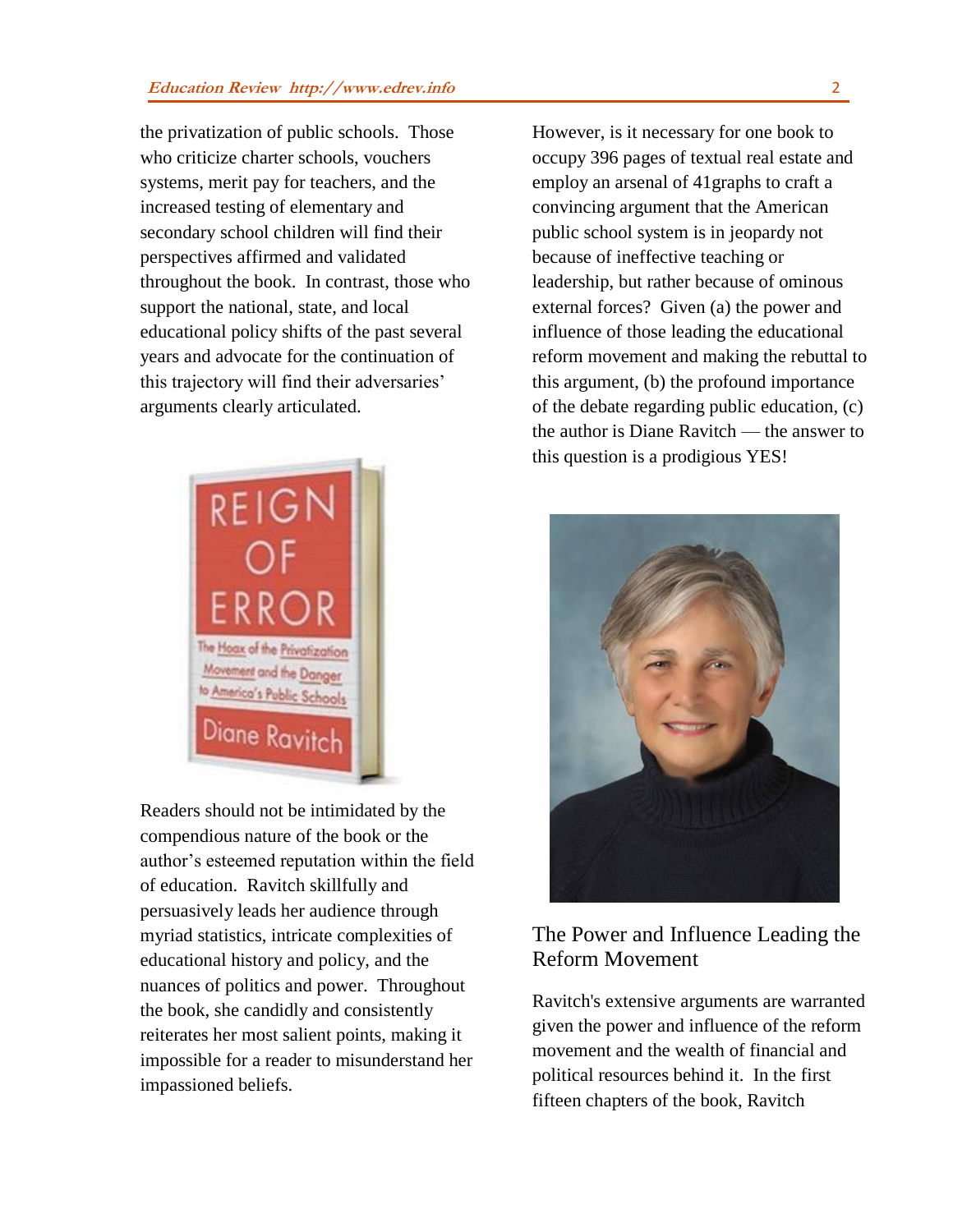withholds few words in her analysis of those influencing and leading the current external factors threatening America's public schools. She describes numerous and wellrecognized government leaders from both major political parties, business

kingpins, venture capitalists, media moguls, and several of this generation's philanthropic icons as purveyors of a fear-driven rhetoric motivated by political and economic ambitions. In her words, they are "speculators, entrepreneurs, ideologues, snake-oil salesmen, profit-making businesses, and Wall Street hedge fund managers" (p. 31).

Her extensive list of individuals includes political heavy-hitters such as George W. Bush, Barack Obama, Jeb Bush, Bobby Jindal, Scott Walker, Chris Christie, Andrew Cuomo, Michael Bloomberg, and Arne Duncan among many others. Prominent and deep-coffered foundations such as the Bill and Melinda Gates Foundation, Walton Family Foundation, and Eli and Edythe Broad Foundation receive repeated mention by Ravitch as do media personalities Rupert Murdoch and David Guggenheim. Ravitch reserves her most pugilistic comments for educational leaders Wendy Kopp (Teach for America CEO) and Michelle Rhee (former chancellor of the District of Columbia Public Schools). Rhee, described as the "quintessential corporate reformer" (p. 146) is centered in Ravitch's crosshairs for an entire chapter (pp. 145-155).

Ravitch's assertion is clear. Flush with cash and clout, the objectives of this formidable

line-up are to first privatize America's K-12 public schools and then to capitalize on the profit opportunities this will create. To reach these objectives, they have purposefully reframed "privatization" as "choice" and "vouchers" as "opportunity scholarships." They have semantically cloaked their true intent and orchestrated a well-honed social message by using terms such as "innovation" and "accountability" and business-influenced phrases such as "free-market competition." Ravitch presents this as an insidious hoax, when she writes,

If the American public understood that reformers want to privatize their public schools and divert their taxes to pay profits to investors, it would be hard to sell the corporate idea of reform. If parents understood that the reformers want to close down their community schools and require them to go shopping for schools, some far from home, that may or may not accept their children, it would be hard to sell the corporate idea of reform. If the American public understood that the very concept of education was being disfigured into a mechanism to apply standardized testing and sort their children into data points on a normal curve, it would be hard to sell the corporate idea of reform. If the American public understood that their children's teachers will be judged by the same test scores that label their children as worthy or unworthy, it would be hard to sell the corporate idea of reform. If the American public knew how inaccurate and unreliable these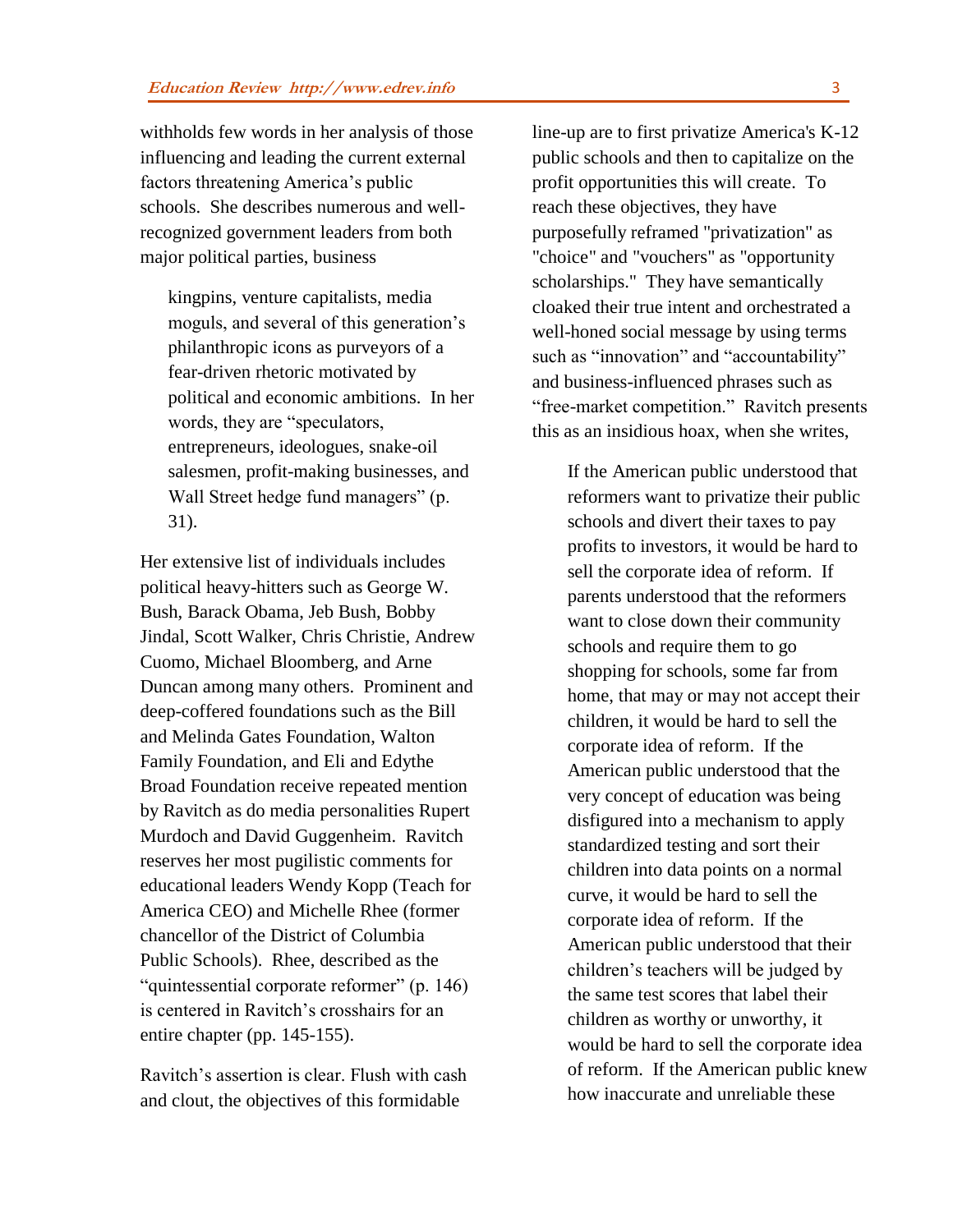methods are, both for children and for teachers, it would be hard to sell the corporate idea of reform. And that is why the reform message must be rebranded to make it palatable to the public (p. 35).

Chapter by chapter, Ravitch methodically refutes the claims of the reform movement. In doing so, she resituates this crusade from one spurred by low standardized test scores, poor high school graduation rates, frustrated parents, and dismal international rankings threatening national security, to a movement driven by greed and power. In her opinion, the progress of public education has been "slow and steady" and "moving in the right direction" (p. 78). To support her contention, she reports select categories of scores from the National Assessment of Educational Progress (NAEP) which appear to dispute the claim that performance on standardized tests have been declining. She also discounts the four-year graduation rate used by the U.S. Department of Education and substitutes alternate parameters to demonstrate graduation rates are actually increasing.

Ravitch acknowledges the achievement gap, (variances related to performances on standardized test scores as well as other educational outcomes; often most pronounced and persistent for students of color, living in poverty, and with limited English skills) as a serious issue facing the country. The reform movement repeatedly references these differences as shocking indicators of the failure of America's public schools and attributes the achievement gap

to ineffective teaching. Ravitch again reframes a central tenet of the reform movement. Rather than "fixing the schools" (p. 93) and focusing on the achievement gap, she argues that closing the social and economic disparities between society's advantaged and disadvantaged children should be at the epicenter of educational reform.

While socio-economic factors are not absolute predictors of children's academic performance, Ravitch tells readers, "We know what works. What works are the very opportunities that advantaged families provide for their children. In homes with adequate resources, children get advantages that enable them to arrive in school healthy and ready to learn" (p. 6). In contrast, children who are from disadvantaged homes are more likely to experience stress and disruptions to their lives; be homeless; live in dangerous neighborhoods with inadequate housing; have asthma; be exposed to lead; have untreated vision, hearing and dental issues; and have an incarcerated or uneducated parent. They are "dragged down by the circumstances into which they were born, through no fault of their own" (p. 94).

Widely referred to as opportunity gaps, these disparities are caused by the realities of poverty and disempowerment (Carter & Welner, 2013; Gorski, 2013); and from Ravitch's view point, are currently as entrenched as they are ignored in the United States. According to Ravitch, "Our society has grown to accept poverty as an inevitable fact of life, and there seems to be little or no political will to do anything about it" (p. 93).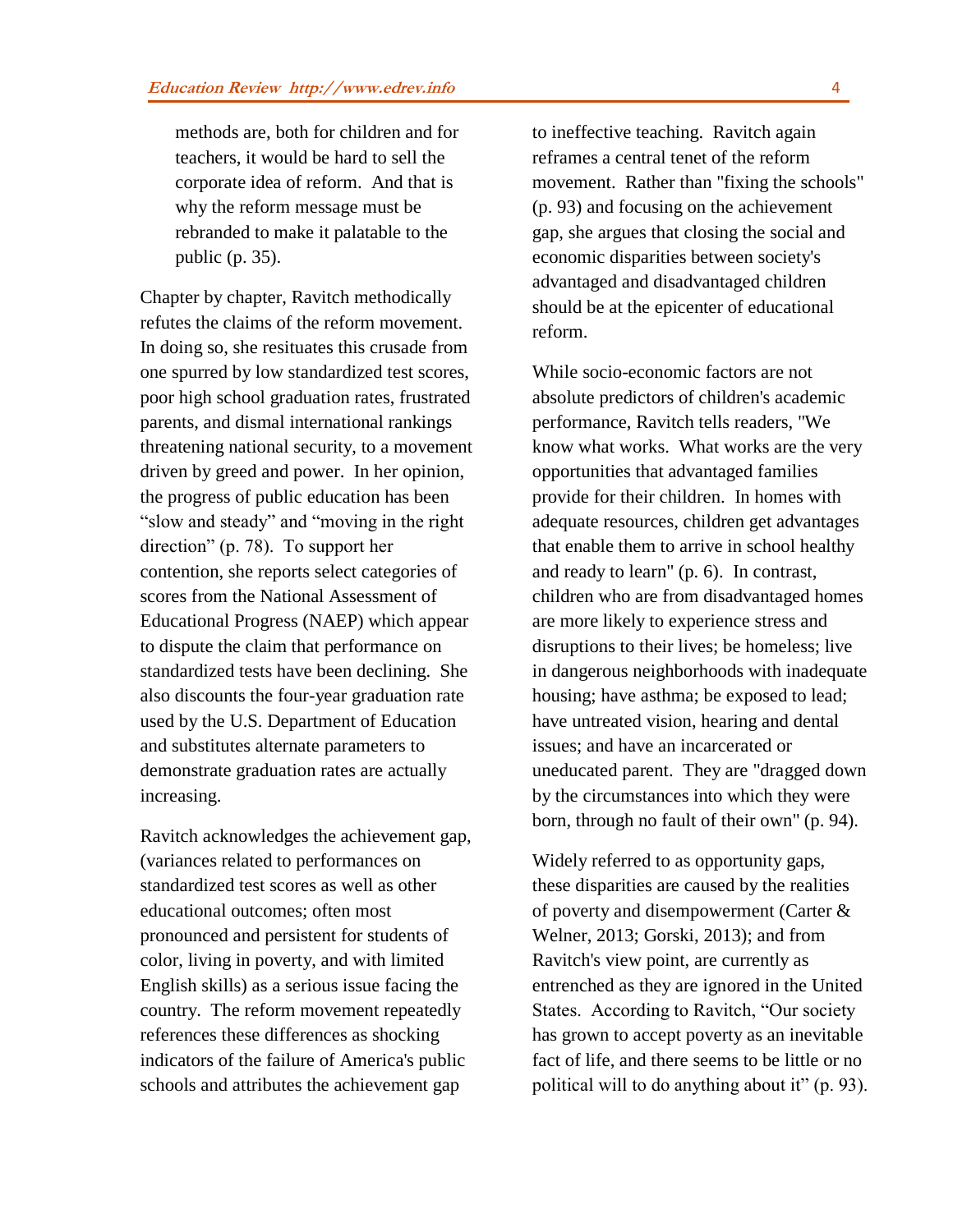Ravitch believes opportunity gaps and the improvement of schools and teaching practices are both important issues which must be addressed. However, for her the critical choice becomes which of the two will take priority.

Rather than address poverty and other difficult social issues, Ravitch maintains that the power elite have chosen to minimize the impact of opportunity gaps. Instead of trying to enact policies to equalize the opportunities of children and families, they divert the public's attention to closing the achievement gap by means such as incentivizing teachers to improve their performance, punishing teachers who have the lowest-performing students, creating unconventional routes to teacher licensure, and closing low-performing school. Ravitch, again painstakingly counters each of these reform approaches with facts, figures, and anecdotes.

#### The Profound Importance of the Debate

Ravitch's expansive investigation is also necessary given the critical importance of the debate regarding public education, a debate that extends well be on any single classroom or school. W.E.B. DuBois (1902) warned of threats to public education when he stated, "The ideals of education, whether men are taught to teach or plow, to weave or to write, must not be allowed to sink into sordid utilitarianism. Education, must keep broad ideals before it, and never forget that it is dealing with souls and not with dollars" (p. 81). Like DuBois, Ravitch expresses the crucial role of America's public education

system and the dangers of opening it to profit-making endeavors with the following statement.

Also forgotten is that public schools were created by communities and states for civic purposes. In the nineteenth century, they were often called "common schools." They were a project of the public commons, the community. They were created to build and sustain democracy, to teach young people how to live and work together with others, and to teach the skills and knowledge needed to participate fully in society. Inherent in the idea of public education was a clear understanding that educating the younger generation was a public responsibility, shared by all, whether or not they had children in the public schools, whether or not they even had children. (p. 207)

The profound importance of public education resonates in chapters 16-21 in which Ravitch characterizes charter schools, vouchers, school closings, and privatization as direct assaults on the American public school system. She scoffs at the reform movement's claim that their agenda represents the next great civil rights issue of our time. According to Ravitch, charter schools are touted for using innovation to teach the neediest students with financial efficiency, yet they have found it difficult to meet these expectations. In reality, charter schools can turn away the most vulnerable students including those with disabilities and those who have limited English skills. Their per-student costs are often higher than those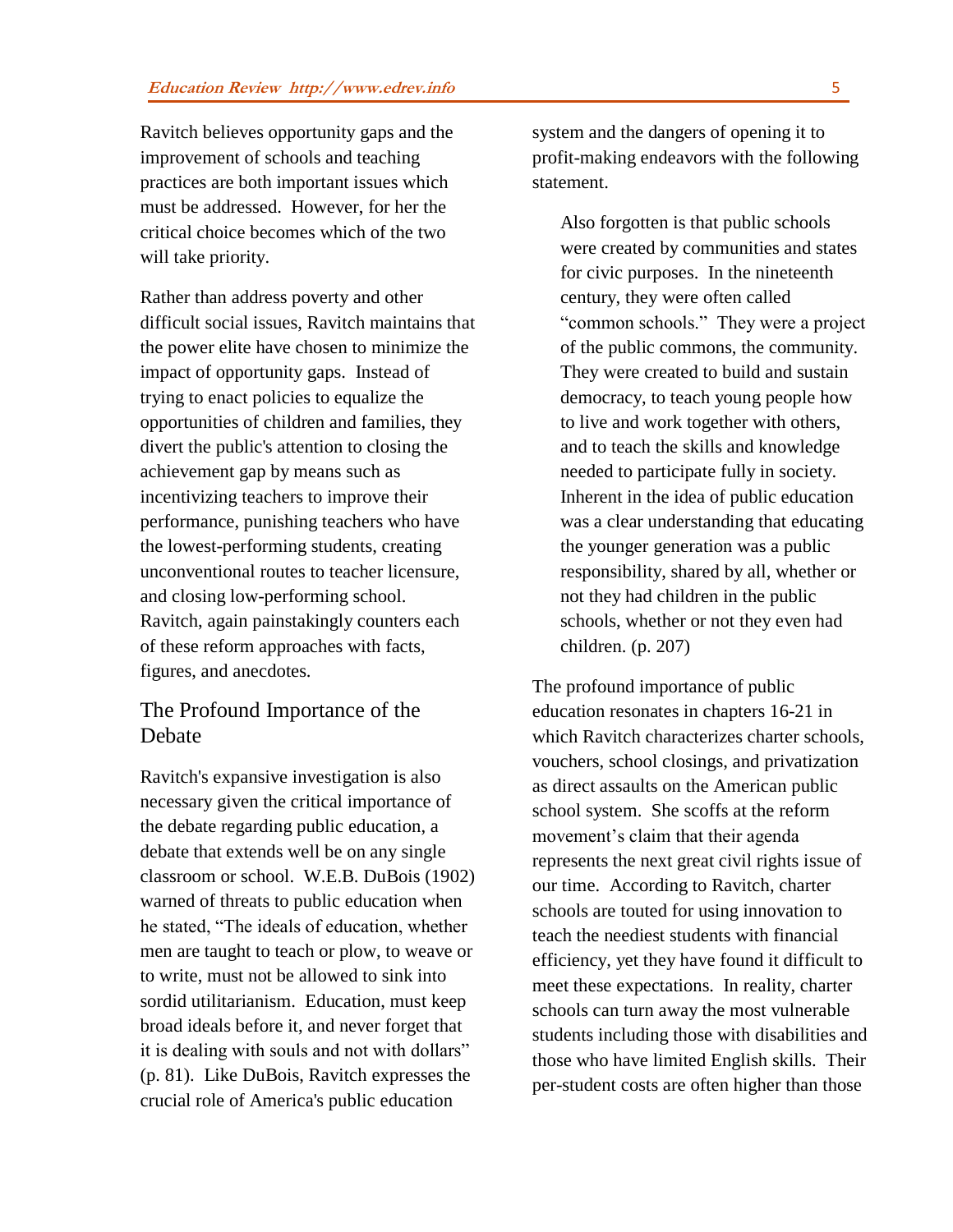for comparable public schools. More importantly, the costs of charters are covered by extracting funds from traditional public schools. In her grim appraisal of the effect of charter schools, Ravitch concludes that public schools "have already suffered damage that may be irreparable" (p. 179).

Ravitch addresses other reform topics such as vouchers and parent-triggered seizures of public schools. Presented as hopeful indicators that America is not ready to abandon its public schools, Ravitch notes that although parent-trigger laws have passed in several states, the concept has not received wide-spread grassroots support. Similarly, vouchers, which she believes are a means to re-segregate schools and "represent a major step toward privatization" (p. 213), have been introduced in several locations. However, in her analysis of vouchers, Ravitch found scant evidence that they result in dramatic improvements in educational outcomes or that the American public broadly embraces the idea.

Finally, Ravitch challenges the reform practices of merit-pay, de-selecting (firing) teachers and principals, and closing public schools. Reformers present a seemingly simple process to turn around what they deem to be failing schools. Reward educators whose students score well on standardized tests. Remove teachers and administrators and close schools whose students perform poorly. To rebut this idea, Ravitch recounts the highly-publicized, one billion dollar "turnaround" program of the Chicago Public Schools, a school system she depicts as the "playground of corporate reform" (p. 318).

According to Ravitch's interpretation of the evidence, the successes specific to the Chicago turnaround effort and lauded by the reform movement are far from definitive. In the general context, she finds the evidence connecting improved test scores to turnaround practices as questionable. What is indisputable to Ravitch is the damaging impact these practices have on students, teachers, public schools, local communities, and society. As she states earlier in the book, "levels of inequality will deepen if teachers are incentivized to shun students with the highest needs. Schools in highpoverty districts already have difficulty retaining staff and replacing them. Who will want to teach in schools that are at risk of closing because of the students they enroll" (p. 109).

In the final portion of her book, Ravitch poses solutions to protect and improve public education and its fundamental contributions to democracy. These include confronting systemic social issues external to schools. Unless addressed, a number of isolated issues, but most certainly the interaction between them, will continue to impact the educational outcomes of America's public education system. Ravitch calls for reducing the "toxic mix" (pp. 291- 299) of poverty and racial segregation as well as improving access to pre-natal and medical care, out-of-school enrichment opportunities, and parental support services.

In addition to social issues, Ravitch provides suggestions to improve factors internal to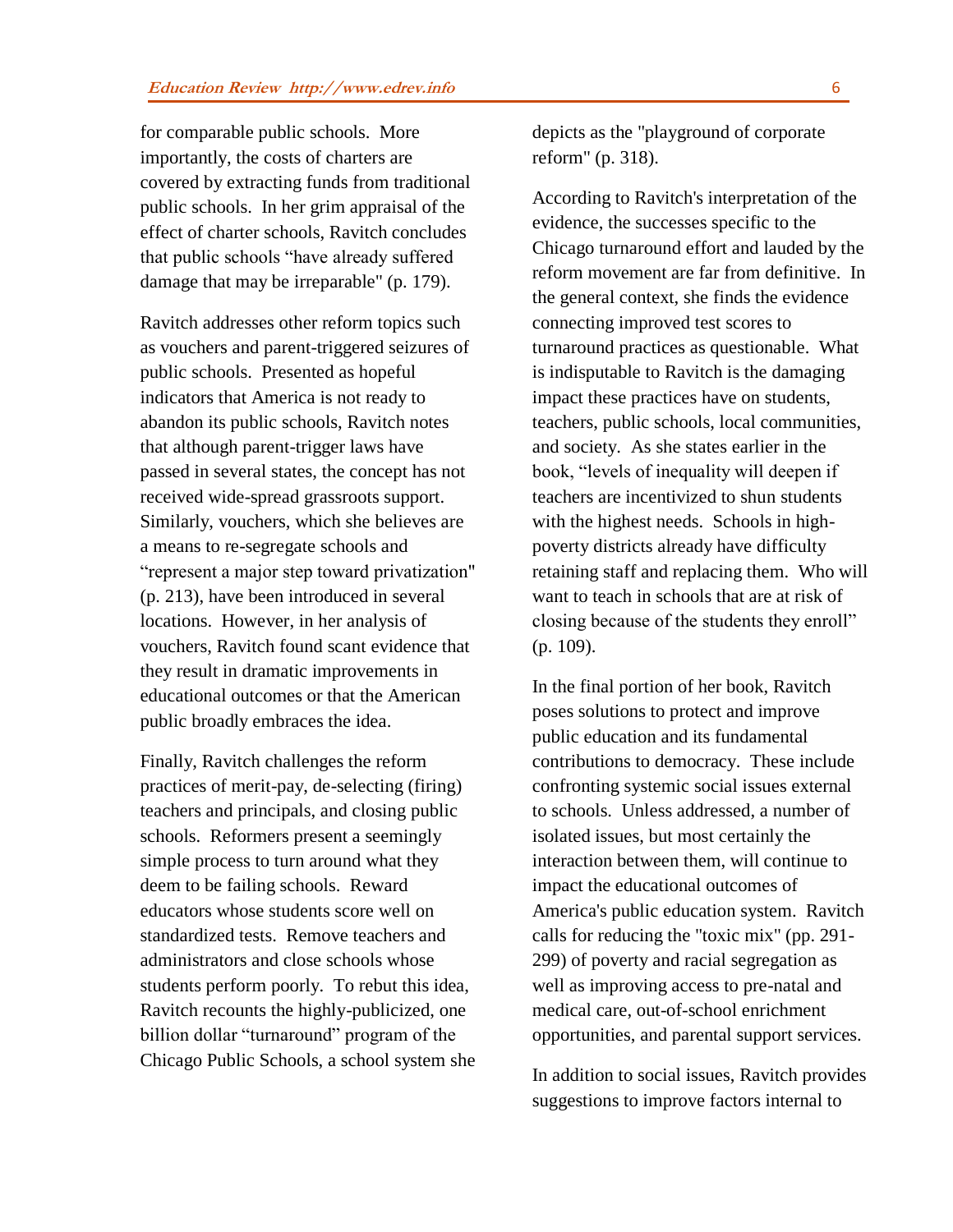schools. This includes enriching and enhancing the K-12 curriculum, reducing class size, and strengthening the preparation of educators. Rather than increasing the number of tests given to students, she advocates for improving the understanding and application of educational measures. "Tests are not scientific instruments" and are "not designed to measure school or teacher quality" (p. 264). However, Ravitch believes they can be useful when implemented in program evaluation, for diagnostic purposes, or to establish trends.

Ravitch concedes that charter schools are now a permanent fixture in the K-12 educational arena. She asserts that if current policies and practices related to charter schools are left unchecked, the future of educational equity in America is tenuous.

> Charter schools would recruit and enroll students who are motivated and willing, while public schools would serve the rejects, the students who didn't make it into a charter school, those who were unwanted by charters because they didn't speak English, had disabilities, or threatened in some other way to lower the charter's test scores. A dual system is inherently discriminatory, especially when one sector is privately run, deregulated, unsupervised, and free to write its own rules and avoid or eject students it does not want, and the other must take all students and abide by all state laws and regulations, no matter how burdensome and costly. (p. 249)

However, Ravitch believes the development of dual school systems underwritten by public funding, based on consumerism, and devoid of community ties is not inevitable. Her solution to prevent American education from evolving into two separate and very unequal school systems is to regulate charter schools in the following ways:

- prohibiting privatization;
- limiting authorization only to non-profit local entities;
- monitoring financial practices to promote transparency and reflect per-student funding similar to that in the local public schools;
- requiring enrollment criteria to be inclusive of all children but especially those who have been unsuccessful in public schools; present behavioral, physical, and intellectual challenges; and do not speak English.

### Diane Ravitch

Finally, the breadth and depth of the book are inescapable because Ravitch herself is personally and deeply embedded in the reform movement she now criticizes. Her curriculum vitae (Ravitch, 2014) is impressive, but several items included in it will surprise readers unacquainted with her professional history. Most notably, she was a former assistant secretary in the U. S. Department of Education during the administration of George W. Bush and was part of the bipartisan effort to create and pass the No Child Left Behind legislation in 2001. This act introduced the concept of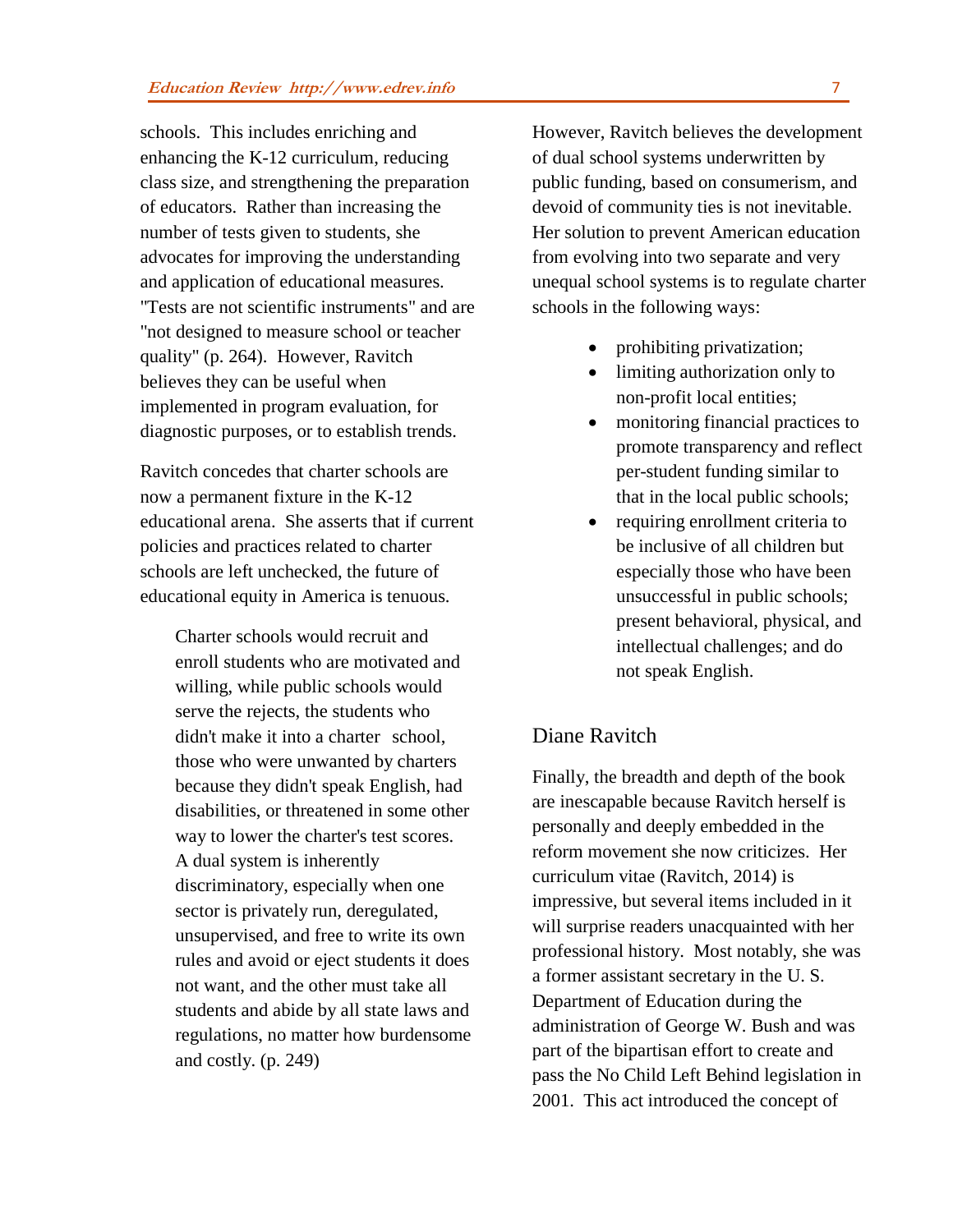"failing schools" and set initial testing and accountability standards that by Ravitch's own admission were unrealistic.

She also served a seven-year term on the National Assessment Board charged with oversight of the NAEP, a common standardized test administered in K-12 education. Ravitch touts the NAEP, when used appropriately, as "an exemplar" (p. 263) and as the "one authoritative measure of academic performance over time" (p. 44). However, she acknowledges that reform advocates frequently cite NAEP results to "present a bleak portrait of what students know and can do" (p. 46). In addition, to her service in the public sector, she supported educational reform efforts through her past association with groups such as the Manhattan Institute, Brookings Institution, Thomas B. Fordham Foundation, and Hoover Institution (Ravitch, 2014).

Much has been said and written about Ravitch's defection from her past affiliations, particularly after the release of her previous book, *The Death and Life of the Great American School System: How Testing and Choice are Undermining Education* (2010)*.* In that book, Ravitch refuted her former work as an outspoken proponent of the educational reform movement and outlined a quite radical deviation from her prior point of view.

Given Ravitch's background, *Reign of Error* readers should not be surprised by the lengthy, somewhat repetitious, and zealous nature of her arguments. If *The Death and Life of the Great American Schools System* was Ravitch's mea culpa, *Reign of Error* is

her cathartic attempt to derail a train she set into motion and engineered along its early journey. Whether or not the change in her philosophical position adds to or distracts from the credibility of Ravitch's arguments is an important consideration for the reader. More importantly, whether or not her arguments are able to alter the course of K-12 educational reform is a critical consideration for all of America.

#### References

- Carter, P. L. & Welner, K. G. (Eds.). (2013) *Closing the opportunity gap: What America must do to give every child an even chance.* New York, NY: Oxford University Press.
- Du Bois, W.E.B. (1902) *The Negro artisan*. Atlanta, GA: Atlanta University Press.
- Gorski, P. (2013) *Reaching and teaching students in poverty: Strategies for erasing the opportunity gap*. New York, NY: Teachers College Press.
- Ravitch, D. (2014) *Diane Ravitch: Curriculum vitae*. Retrieved from http://dianeravitch.com/vita.html
- Ravitch, D. (2010) *The death and life of the great American school system: How testing and choice are undermining education.* New York, NY: Basic Books.